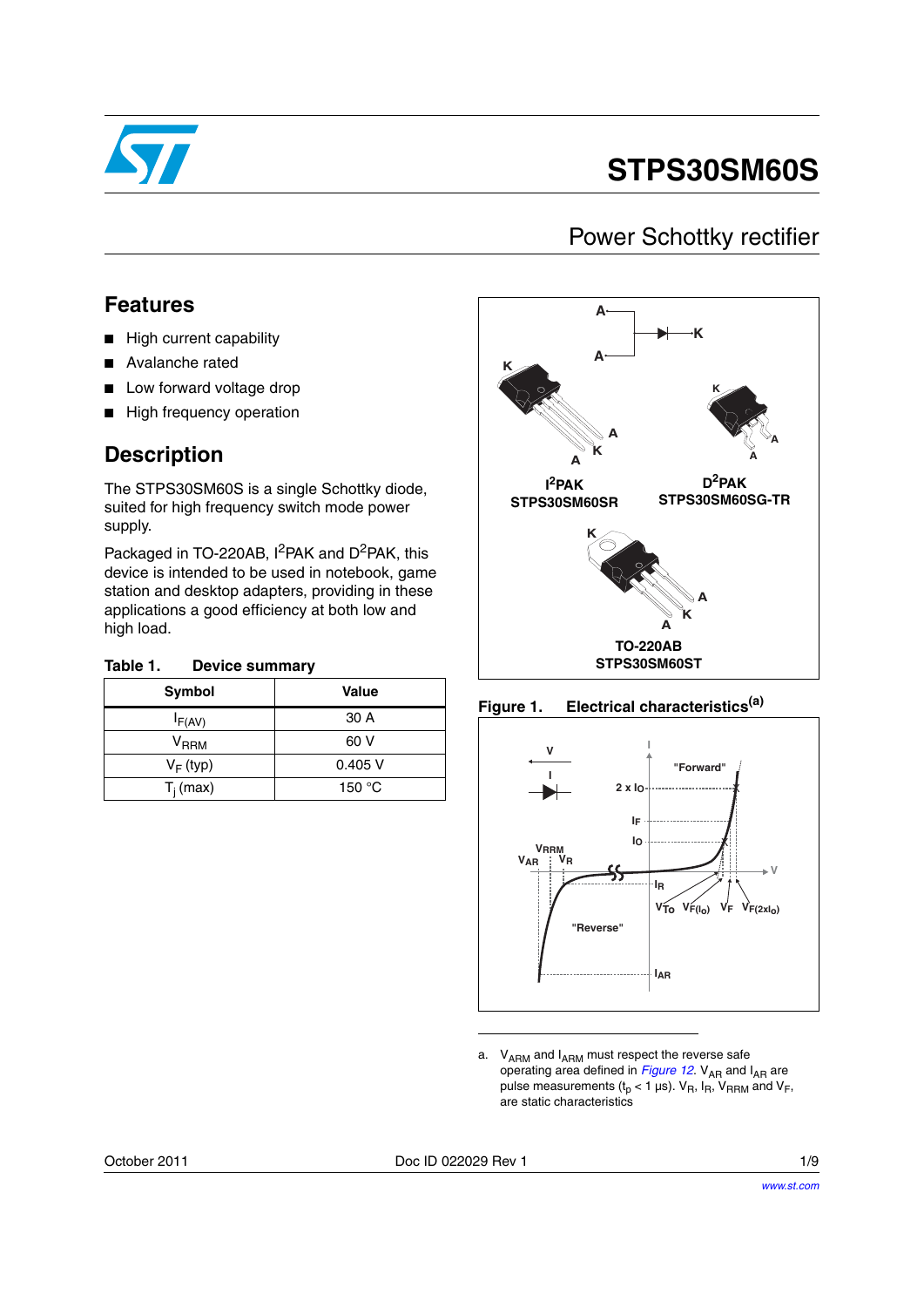## **1 Characteristics**

Table 2. Absolute ratings (limiting values with terminals 1 and 3 short circuited at **25 °C, unless otherwise specified)**

| Symbol                      |                                                       | Value                                                            | Unit            |                              |       |        |
|-----------------------------|-------------------------------------------------------|------------------------------------------------------------------|-----------------|------------------------------|-------|--------|
| $V_{\sf RRM}$               | Repetitive peak reverse voltage                       |                                                                  |                 |                              | 60    | $\vee$ |
| F(RMS)                      | Forward rms current                                   |                                                                  |                 |                              | 90    | A      |
| $I_{F(AV)}$                 | Average forward current, $\delta = 0.5$               |                                                                  |                 | $T_c = 125$ °C   Per package | 30    | A      |
| $I_{FSM}$                   | Surge non repetitive forward current                  | $t_0$ = 10 ms sine-wave                                          |                 |                              | 600   | A      |
| $P_{ARM}^{(1)}$             | Repetitive peak avalanche power                       | $T_i = 25 °C$ , $t_p = 1 \mu s$                                  |                 |                              | 28000 | w      |
| $V_{ARM}^{(2)}$             | Maximum repetitive peak<br>avalanche voltage          | $t_{p}$ < 1 µs, T <sub>i</sub> < 150 °C, I <sub>AR</sub> < 105 A | 80              | v                            |       |        |
| $V_{\rm{ASM}}^{(2)}$        | Maximum single-pulse<br>peak avalanche voltage        | $t_p$ < 1 µs, T <sub>i</sub> < 150 °C, I <sub>AR</sub> < 105 A   | 80              | v                            |       |        |
| $\mathsf{T}_{\mathsf{stg}}$ | Storage temperature range                             |                                                                  | $-65$ to $+175$ | °C                           |       |        |
| T,                          | Maximum operating junction temperature <sup>(3)</sup> |                                                                  |                 |                              | 150   | °C     |

1. For temperature or pulse time duration deratings, please refer to *[Figure 4](#page-2-0)* and *[5](#page-2-1)*. More details regarding the avalanche energy measurements and diode validation in the avalanche are provided in the application notes AN1768 and AN2025.

2. See *[Figure 12](#page-3-0)*

3.  $\frac{dPtot}{dTj} < \frac{1}{Rth(j-a)}$  condition to avoid thermal runaway for a diode on its own heatsink

#### Table 3. **Thermal resistance**

| <b>Symbol</b>                                            | <b>Parameter</b> | <b>Value</b> | Unit |
|----------------------------------------------------------|------------------|--------------|------|
| $\mathsf{R}_{\mathsf{th}(\mathsf{j}\text{-}\mathsf{c})}$ | Junction to case | 1.0          | °C/W |

#### Table 4. Static electrical characteristics (terminals 1 and 3 short circuited)

| Symbol                              | <b>Parameter</b> | <b>Test conditions</b> |              | Min.  | Typ.  | Max.  | Unit |
|-------------------------------------|------------------|------------------------|--------------|-------|-------|-------|------|
| $I_R$ <sup>(1)</sup>                | Reverse leakage  | $T_i = 25 °C$          |              |       | 30    | 135   | μA   |
| current                             | $T_i = 125 °C$   | $V_R = V_{RM}$         |              | 20    | 80    | mA    |      |
| $V_F^{(2)}$<br>Forward voltage drop | $T_i = 25 °C$    | $I_F = 15 A$           |              | 0.490 | 0.530 |       |      |
|                                     |                  | $T_i = 125 °C$         |              |       | 0.405 | 0.450 | v    |
|                                     |                  | $T_i = 25 °C$          | $I_F = 30 A$ |       | 0.560 | 0.615 |      |
|                                     |                  | $T_i = 125 °C$         |              |       | 0.500 | 0.570 |      |

1. Pulse test:  $t_p = 5$  ms,  $\delta < 2\%$ 

2. Pulse test:  $t_p = 380 \text{ }\mu\text{s}, \delta < 2\%$ 

To evaluate the conduction losses use the following equation:  $P = 0.440 \times I_{F(AV)} + 0.0043 \times I_{F}^{2}$ (RMS)

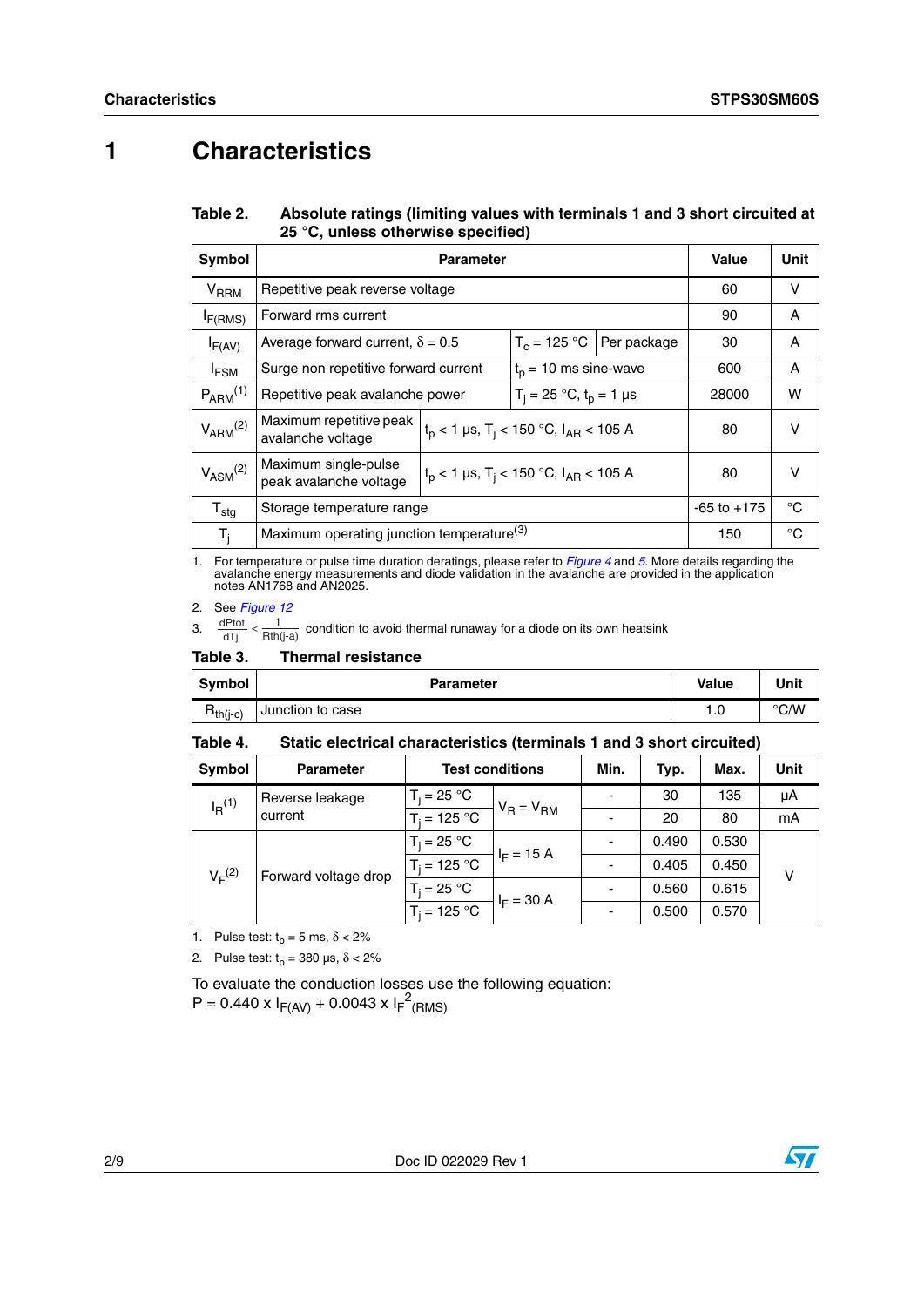

### **Figure 2. Average forward power dissipation versus average forward current**





<span id="page-2-0"></span> **Figure 4. Normalized avalanche power derating versus pulse duration**

<span id="page-2-1"></span>**Figure 5. Normalized avalanche power derating versus junction temperature**



 **Figure 6. Non repetitive surge peak forward current versus overload duration (maximum values)**

**Figure 7. Relative variation of thermal impedance junction to case versus pulse duration**



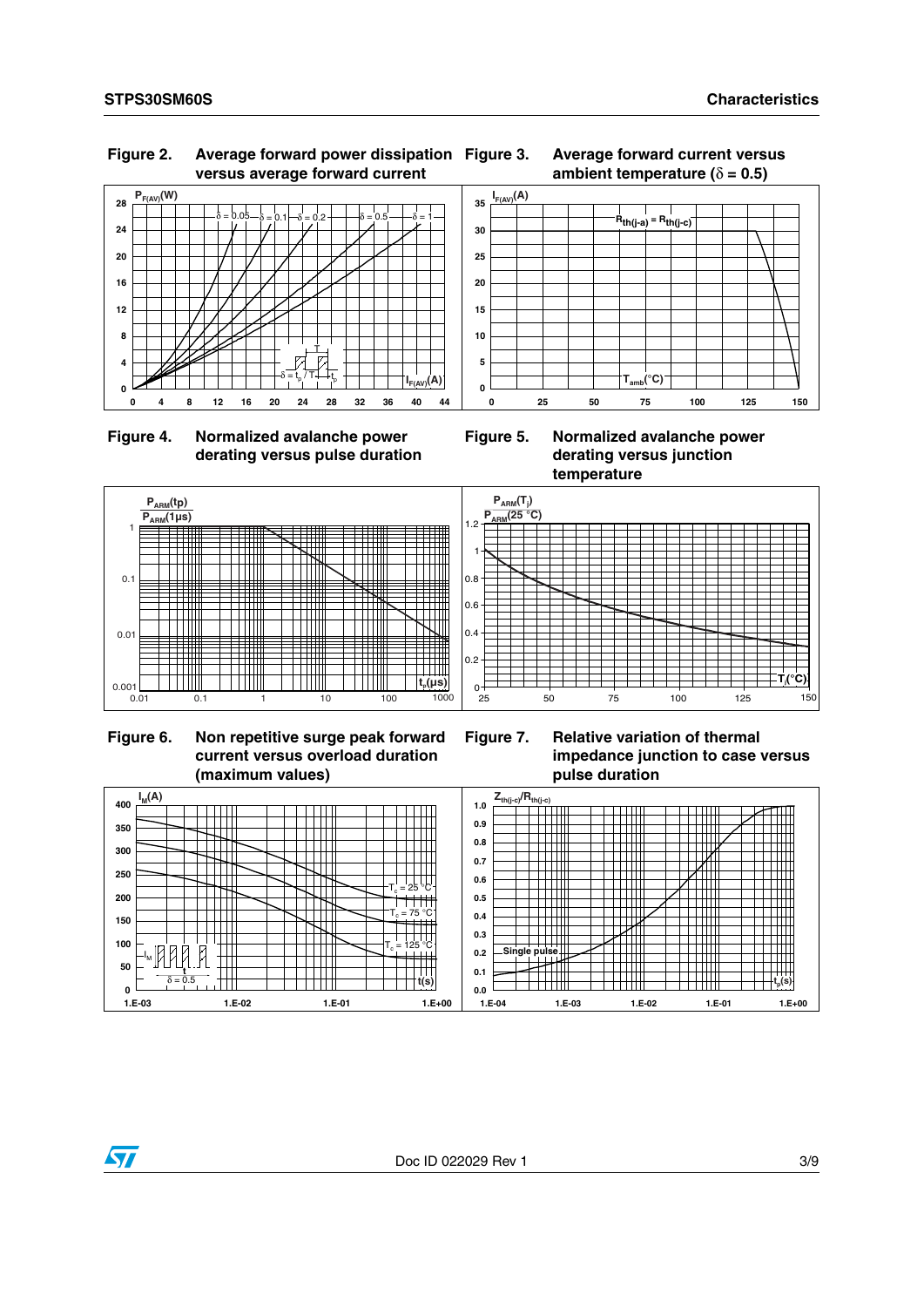### **Figure 8. Reverse leakage current versus reverse voltage applied (typical values)**





### **Figure 9. Junction capacitance versus reverse voltage applied (typical values)**



**Figure 11. Thermal resistance junction to ambient versus copper surface under tab**



<span id="page-3-0"></span>



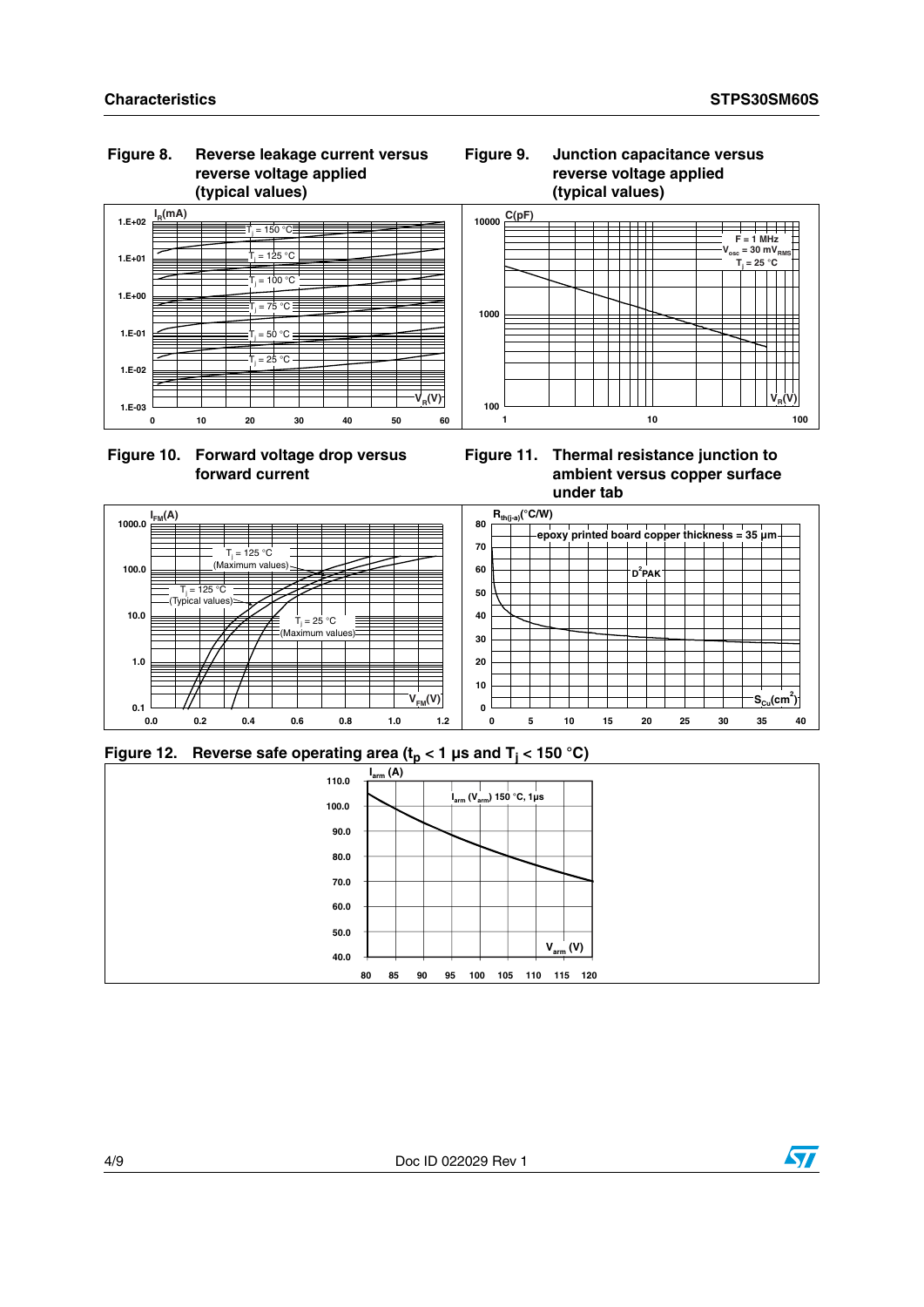## **2 Package information**

- Epoxy meets UL94, V0
- Cooling method: by conduction (C)
- Recommended torque value: 0.4 to 0.6 N·m

In order to meet environmental requirements, ST offers these devices in different grades of ECOPACK® packages, depending on their level of environmental compliance. ECOPACK® specifications, grade definitions and product status are available at: **www.st.com**. ECOPACK® is an ST trademark.

Table 5. **Table 5. TO-220AB dimensions**

|                                        |                |                    |           | <b>Dimensions</b> |            |
|----------------------------------------|----------------|--------------------|-----------|-------------------|------------|
|                                        | Ref.           | <b>Millimeters</b> |           | <b>Inches</b>     |            |
|                                        |                | Min.               | Max.      | Min.              | Max.       |
|                                        | A              | 4.40               | 4.60      | 0.173             | 0.181      |
|                                        | C              | 1.23               | 1.32      | 0.048             | 0.051      |
| H2<br>А<br>Dia                         | D              | 2.40               | 2.72      | 0.094             | 0.107      |
|                                        | Е              | 0.49               | 0.70      | 0.019             | 0.027      |
| L <sub>5</sub><br>L7<br>$\overline{1}$ | F              | 0.61               | 0.88      | 0.024             | 0.034      |
| L6                                     | F <sub>1</sub> | 1.14               | 1.70      | 0.044             | 0.066      |
| L2                                     | F <sub>2</sub> | 1.14               | 1.70      | 0.044             | 0.066      |
| F <sub>2</sub><br>$\oplus$             | G              | 4.95               | 5.15      | 0.194             | 0.202      |
| D<br>$\mathsf{L}9$<br>F1               | G <sub>1</sub> | 2.40               | 2.70      | 0.094             | 0.106      |
| L4                                     | H2             | 10                 | 10.40     | 0.393             | 0.409      |
| F                                      | L2             |                    | 16.4 Typ. |                   | 0.645 Typ. |
| M<br>G1                                | L4             | 13                 | 14        | 0.511             | 0.551      |
| E<br>$\overline{\mathsf{G}}$           | L <sub>5</sub> | 2.65               | 2.95      | 0.104             | 0.116      |
|                                        | L6             | 15.25              | 15.75     | 0.600             | 0.620      |
|                                        | L7             | 6.20               | 6.60      | 0.244             | 0.259      |
|                                        | L <sub>9</sub> | 3.50               | 3.93      | 0.137             | 0.154      |
|                                        | M              |                    | 2.6 Typ.  |                   | 0.102 Typ. |
|                                        | Dia.           | 3.75               | 3.85      | 0.147             | 0.151      |

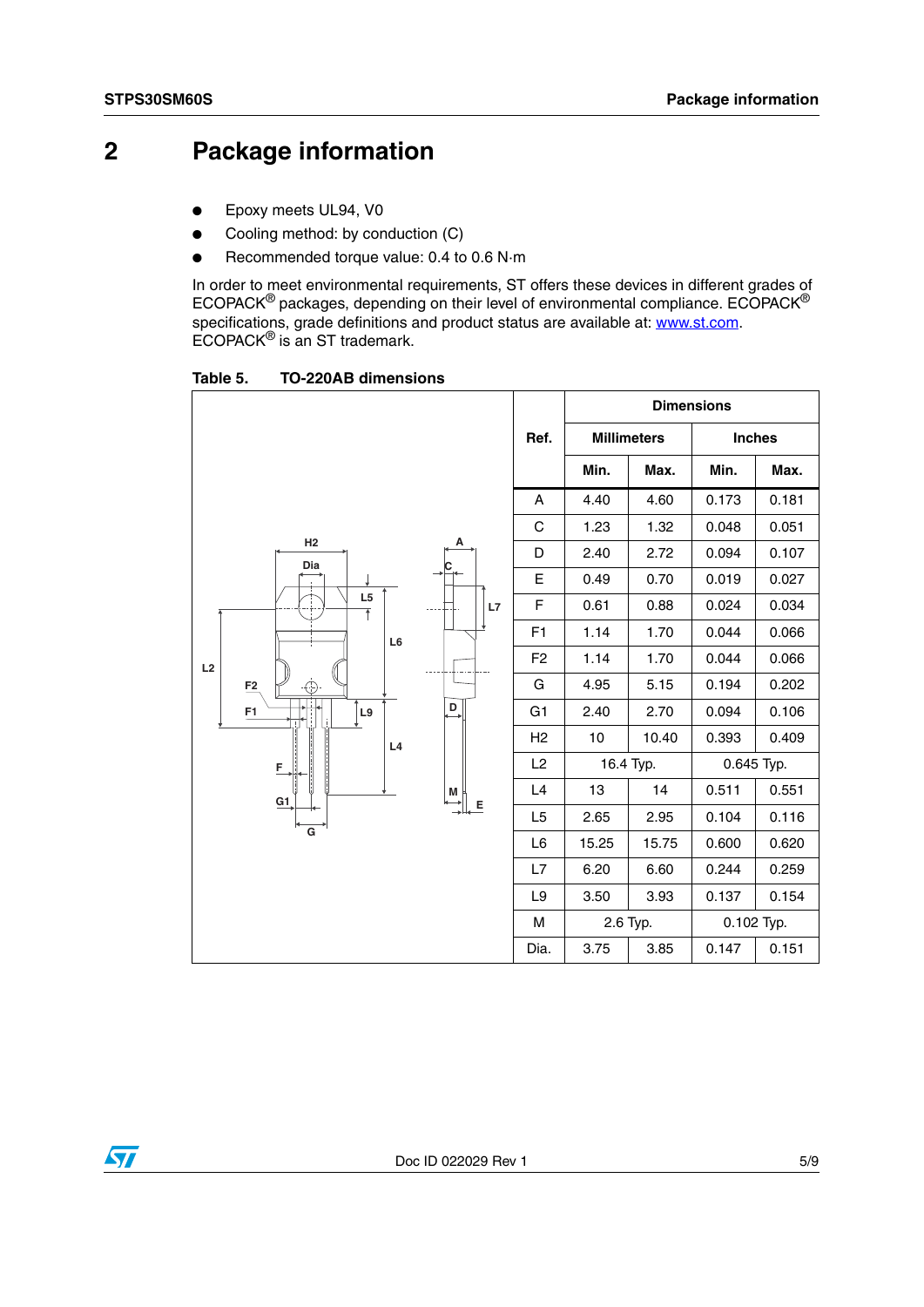|                    |                                           |                |                    | <b>Dimensions</b> |               |             |
|--------------------|-------------------------------------------|----------------|--------------------|-------------------|---------------|-------------|
|                    |                                           | Ref.           | <b>Millimeters</b> |                   | <b>Inches</b> |             |
|                    |                                           |                | Min.               | Max.              | Min.          | Max.        |
|                    |                                           | A              | 4.40               | 4.60              | 0.173         | 0.181       |
| E                  | А                                         | A1             | 2.49               | 2.69              | 0.098         | 0.106       |
| L2                 | $C2 -$                                    | A <sub>2</sub> | 0.03               | 0.23              | 0.001         | 0.009       |
|                    |                                           | B              | 0.70               | 0.93              | 0.027         | 0.037       |
| Г<br>L3<br>B2<br>B | D                                         | B <sub>2</sub> | 1.14               | 1.70              | 0.045         | 0.067       |
|                    |                                           | C              | 0.45               | 0.60              | 0.017         | 0.024       |
|                    | A1<br>$\overline{R}$<br>$C_{\rightarrow}$ | C <sub>2</sub> | 1.23               | 1.36              | 0.048         | 0.054       |
|                    |                                           | D              | 8.95               | 9.35              | 0.352         | 0.368       |
| $\overline{G}$     |                                           | Е              | 10.00              | 10.40             | 0.393         | 0.409       |
|                    | A <sub>2</sub>                            | G              | 4.88               | 5.28              | 0.192         | 0.208       |
|                    |                                           | L              | 15.00              | 15.85             | 0.590         | 0.624       |
|                    | M<br>V <sub>2</sub>                       | L2             | 1.27               | 1.40              | 0.050         | 0.055       |
|                    | * FLAT ZONE NO LESS THAN 2mm              | L <sub>3</sub> | 1.40               | 1.75              | 0.055         | 0.069       |
|                    |                                           | M              | 2.40               | 3.20              | 0.094         | 0.126       |
|                    |                                           | R              | 0.40 typ.          |                   |               | 0.016 typ.  |
|                    |                                           | V <sub>2</sub> | $0^{\circ}$        | $8^{\circ}$       | $0^{\circ}$   | $8^{\circ}$ |

Table 6. **Table 6. D2PAK dimensions**

**Figure 13. D2PAK footprint (dimensions in mm)**



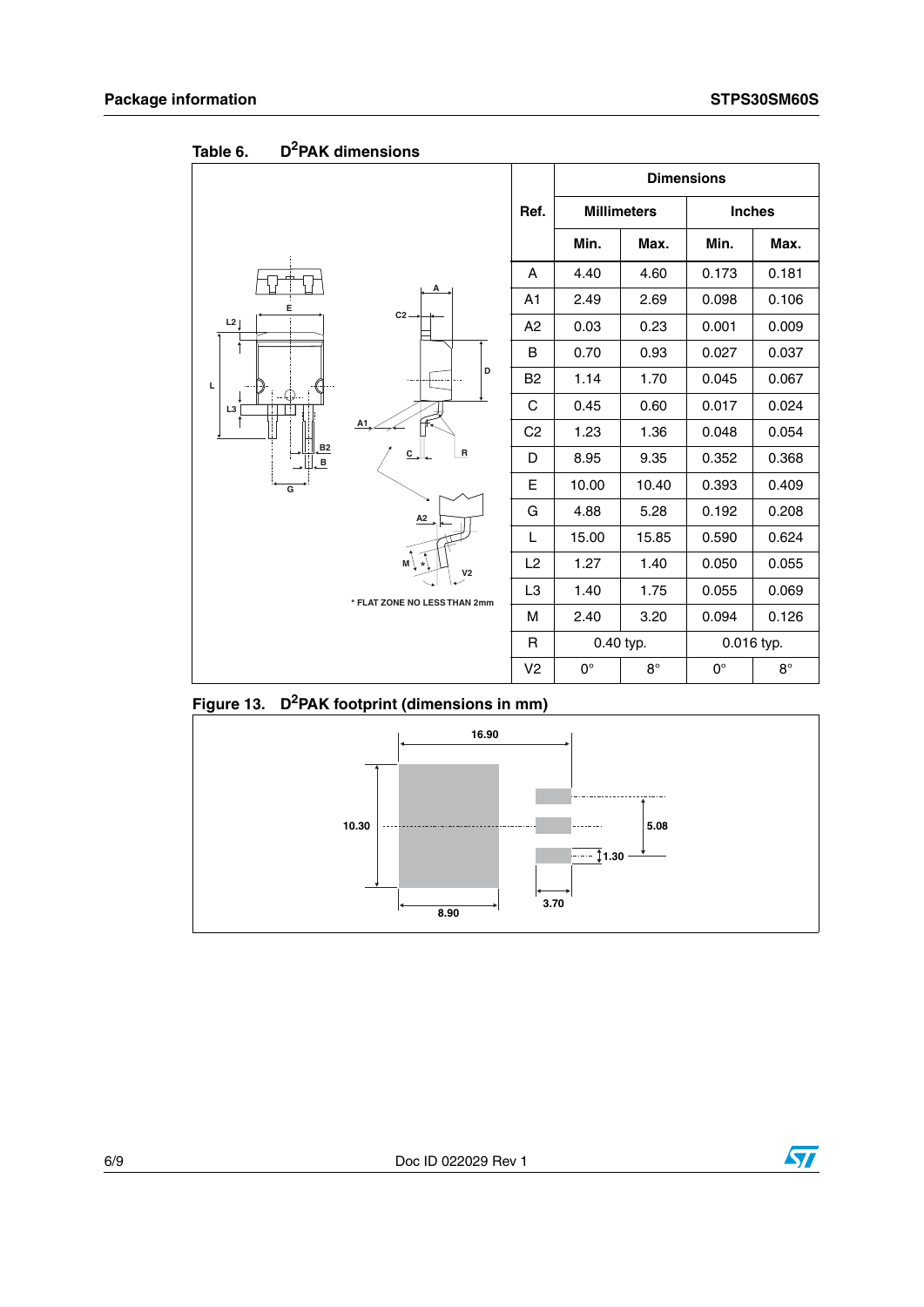|                                                                             |                | <b>Dimensions</b> |                    |               |       |
|-----------------------------------------------------------------------------|----------------|-------------------|--------------------|---------------|-------|
|                                                                             | Ref.           |                   | <b>Millimeters</b> | <b>Inches</b> |       |
|                                                                             |                | Min.              | Max.               | Min.          | Max.  |
| Α<br>Ė                                                                      | A              | 4.40              | 4.60               | 0.173         | 0.181 |
| c2<br>L2                                                                    | A <sub>1</sub> | 2.40              | 2.72               | 0.094         | 0.107 |
|                                                                             | b              | 0.61              | 0.88               | 0.024         | 0.035 |
| D                                                                           | b1             | 1.14              | 1.70               | 0.044         | 0.067 |
| ⊕<br>L1<br>$\underline{A1}$<br>b1<br>L<br>⇥                                 | C              | 0.49              | 0.70               | 0.019         | 0.028 |
|                                                                             | c2             | 1.23              | 1.32               | 0.048         | 0.052 |
|                                                                             | D              | 8.95              | 9.35               | 0.352         | 0.368 |
|                                                                             | e              | 2.40              | 2.70               | 0.094         | 0.106 |
|                                                                             | e1             | 4.95              | 5.15               | 0.195         | 0.203 |
| $\downarrow$ b<br>$+$ $\leftarrow$<br>$\rightarrow$<br>$\overrightarrow{e}$ | E              | 10                | 10.40              | 0.394         | 0.409 |
| e <sub>1</sub>                                                              | L              | 13                | 14                 | 0.512         | 0.551 |
|                                                                             | L1             | 3.50              | 3.93               | 0.138         | 0.155 |
|                                                                             | L2             | 1.27              | 1.40               | 0.050         | 0.055 |

Table 7. **I<sup>2</sup>PAK dimensions** 

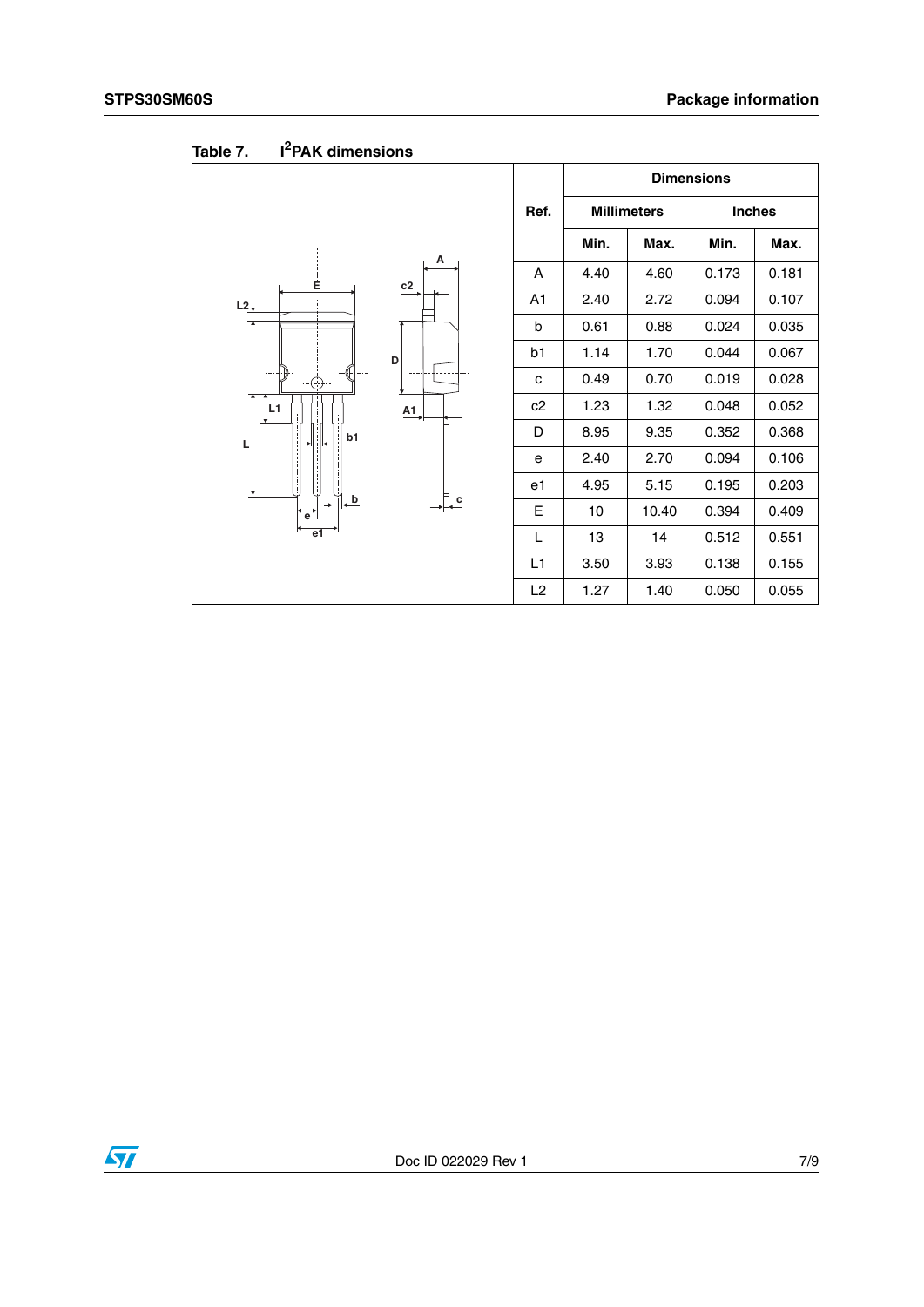## **3 Ordering information**

#### Table 8. **Ordering information**

| Order code      | Marking      | Package   | Weight           |      | Base gty   Delivery mode |
|-----------------|--------------|-----------|------------------|------|--------------------------|
| STPS30SM60ST    | STPS30SM60ST | TO-220AB  | 2.2 <sub>q</sub> | 50   | Tube                     |
| STPS30SM60SR    | STPS30SM60SR | $I^2$ PAK | 1.49 g           | 50   | Tube                     |
| STPS30SM60SG-TR | STPS30SM60SG | $D^2$ PAK | 1.48 g           | 1000 | Tape and reel            |

## **4 Revision history**

#### Table 9. **Revision history**

| Date        | <b>Revision</b> | <b>Changes</b> |
|-------------|-----------------|----------------|
| 24-Oct-2011 |                 | First issue.   |